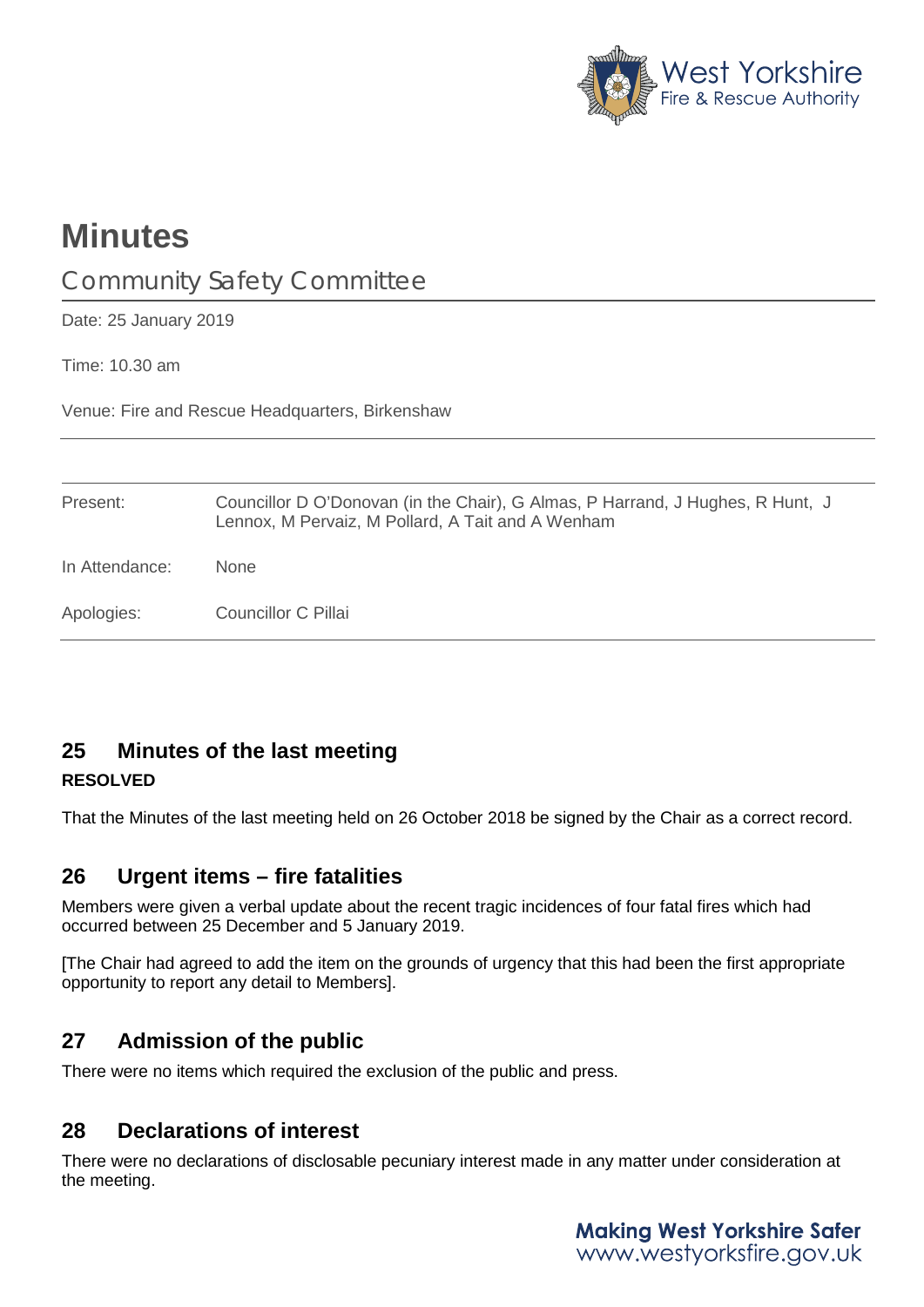## **29 Primary Authority scheme – update**

Consideration was given to a report of the Deputy Chief Fire Officer and Director of Service Delivery which provided Members with an update on the statutory Primary Authority scheme with a view to providing consistent fire safety advice to businesses in West Yorkshire.

It was reported that, since February 2014 when approval was given by this Committee to active participation in the scheme, 21 partnerships had been developed and this Authority was the first Fire Authority nationally to issue 'assured advice' under the scheme. The scheme had also been extended to incorporate explosives licensing.

Members were advised that the scheme was now fully embedded into the work of the Fire Protection department through the Business Support Team and opportunities were being explored whereby partners could be shared with other regulatory bodies in West Yorkshire. Work carried out for partners was done on a cost recovery basis with charges subject to an annual review.

#### **RESOLVED**

- a) That the report be noted;
- b) That Members be provided with detail of relevant costs to demonstrate that the primary authority work by the Business Support Team continued to be provided on a cost recovery basis; and
- c) That future reports on the Primary Authority Scheme be submitted on an annual basis.

### **30 Service Delivery "Spotlight On" case studies**

The Deputy Chief Fire Officer and Director of Service Delivery submitted a report which provided examples of the following areas of work which were being undertaken to meet the needs of the communities in West Yorkshire in the delivery of prevention, protection and response activity;

- Calderdale roadshow Members had been circulated with additional information on Operation Hawmill
- Targeted youth intervention days

Members were further updated by the Youth Interventions Team Manager about a new area of work that was being undertaken in partnership with the Prince's Trust which would be the subject of future reports to this Committee.

#### **RESOLVED**

That the report be noted.

### **31 Grenfell Tower – update**

Members received a report of the Deputy Chief Fire Officer and Director of Service Delivery which provided an update on the various issues linked to the fire at Grenfell Tower, London on 14 June 2017.

It was reported that the first phase of the public enquiry had concluded and a Government document had been issued (Building a Safer Future) in response to the Dame Judith Hackitt report into building regulations and fire safety.

Members were advised that the second phase of the public enquiry would focus on critical circumstances and decisions relating to the fire but was not due to start before the end of 2019. No recommendations had yet been forthcoming from the first phase although trial of a new regulatory framework had been